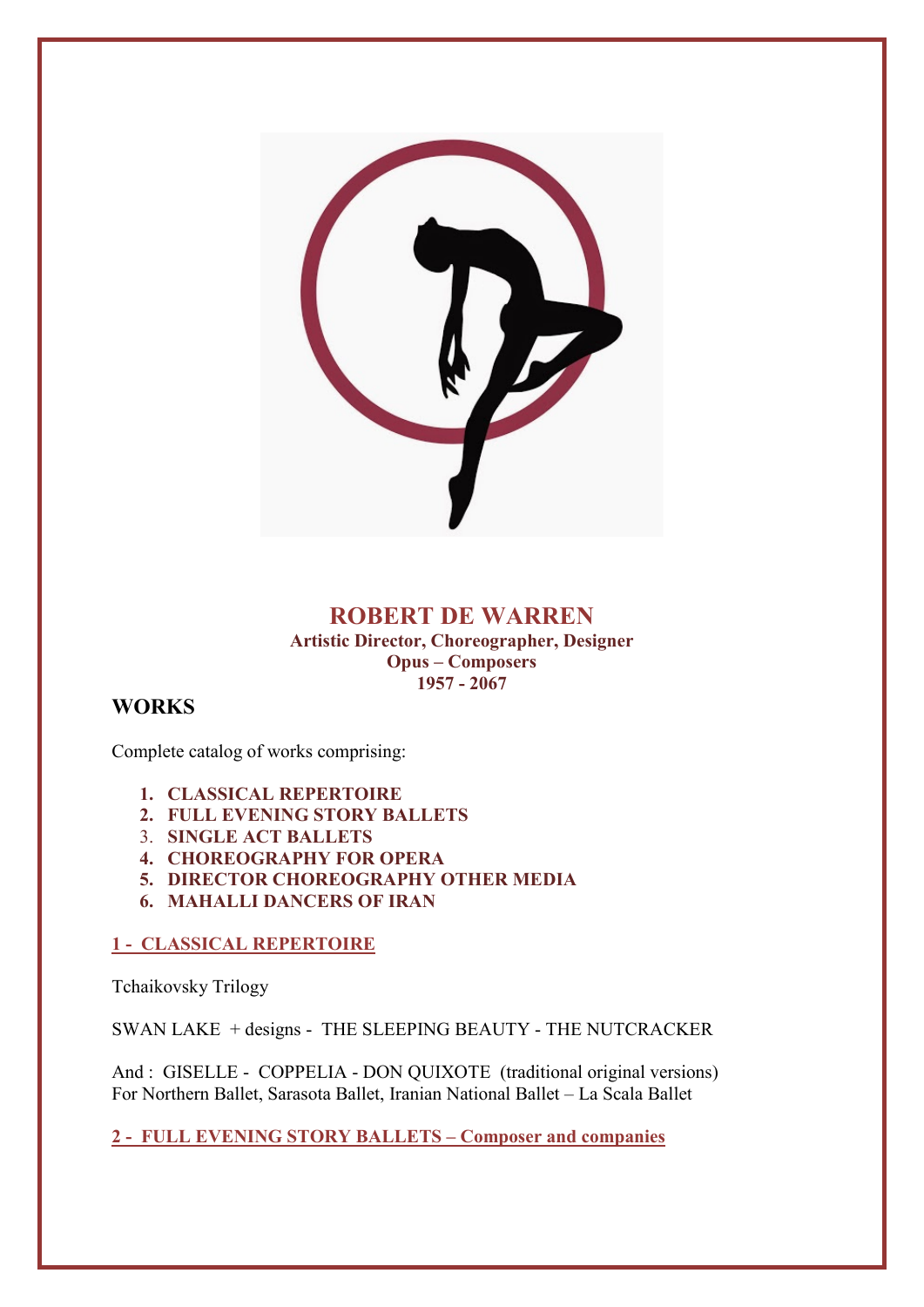- A MIDSUMMER NIGHT'S DREAM Mendelssohn Northern Ballet Theatre, La Scala, Milan, Ballet Arizona, Hong Kong Ballet, Sarasota Ballet
- CA D'ZAN RINGLING FANTASY D.Goldstein Sarasota Ballet
- CAMILLE Verdi Sarasota Ballet
- CARMINA BURANA Orff full stage production- orchestra, chorus dance Sarasota Ballet
- CINDERELLA Johann Strauss II Revived this "lost" score for Northern Ballet and the Strauss Society.
- CINDERELLA Prokofiev Northern Ballet, Sarasota Ballet, National Iranian Ballet
- EVA PERON A DANCE PORTRAIT Morel, Piazzola, Ginastera, etc. Sarasota Ballet
- LA BOUTIQUE FANTASQUE Rossini/Respighi, Messager, La Scala, Sarasota Ballet
- MADAME BUTTERFLY Puccini, Ravel, Copland, Miller, Ellington Sarasota Ballet
- OTHELLO Tjeknavorian Northern Ballet Theatre London, 1985, New version, Sarasota Ballet 2006
- ROMEO & JULIET Prokofiev National Ballet of Iran
- SIMORGH Tjeknavorian Mahalli Dancers of Iran, Hong Kong Dance Co.
- ZAL & RUDABEH (Persian Legend) attended by the Empress of Iran, Farah Pahlavi – Goldstein – Sarasota Ballet 2001

# **3. - SINGLE ACT BALLETS**

- ALICE IN WONDERLAND various Sarasota Ballet
- BOLERO Ravel Sarasota Ballet + designs
- CHRYSALIS -Tjeknavorian Hong Kong Dance Company + designs
- CONCERTO + designs, Litsz Piano Concerto No.1 Royal Ballet Sunday Ballet Club - Windhams Theatre London
- ECHO & NARCISSUS Goldstein Sarasota Ballet
- ELEGY Tchaikovsky Sarasota Ballet
- EPISODES Mozart Sarasota Ballet
- GIGABYTE Goldstein Sarasota Ballet
- HYMN TO MAN Samuel Barber Sarasota Ballet and TV A Prayer for victims of 9-11
- LA PERI + designs Dukas, National Ballet of Iran FSU Dance Department, Fl.
- LAST CALL THE DANCE Goldstein/others Jack Dowd Sculptures, Sarasota Ballet
- LOVE AND THE CLOWN Verdi National Ballet of Iran
- MANFRED + designs- Tchaikovsky Royal Ballet
- PETIT SUITE ROCOCO + designs- Gluck, Sunday Ballet Club for Royal Ballet
- ROMEO & JULIET- tragic memories Tchaikovsky String Quartet No. 3 Northern Ballet Theatre
- ROYAL OFFERING Arthur Bliss Queen's Jubilee- Northern Ballet Theatre.
- SOIREES MUSICALES Rossini La Scala Milan School
- SOUVENIRS D'AMOURS Ricard Strauss on the Arthurien Legend Ballet du Rhin, Strasbourg, France